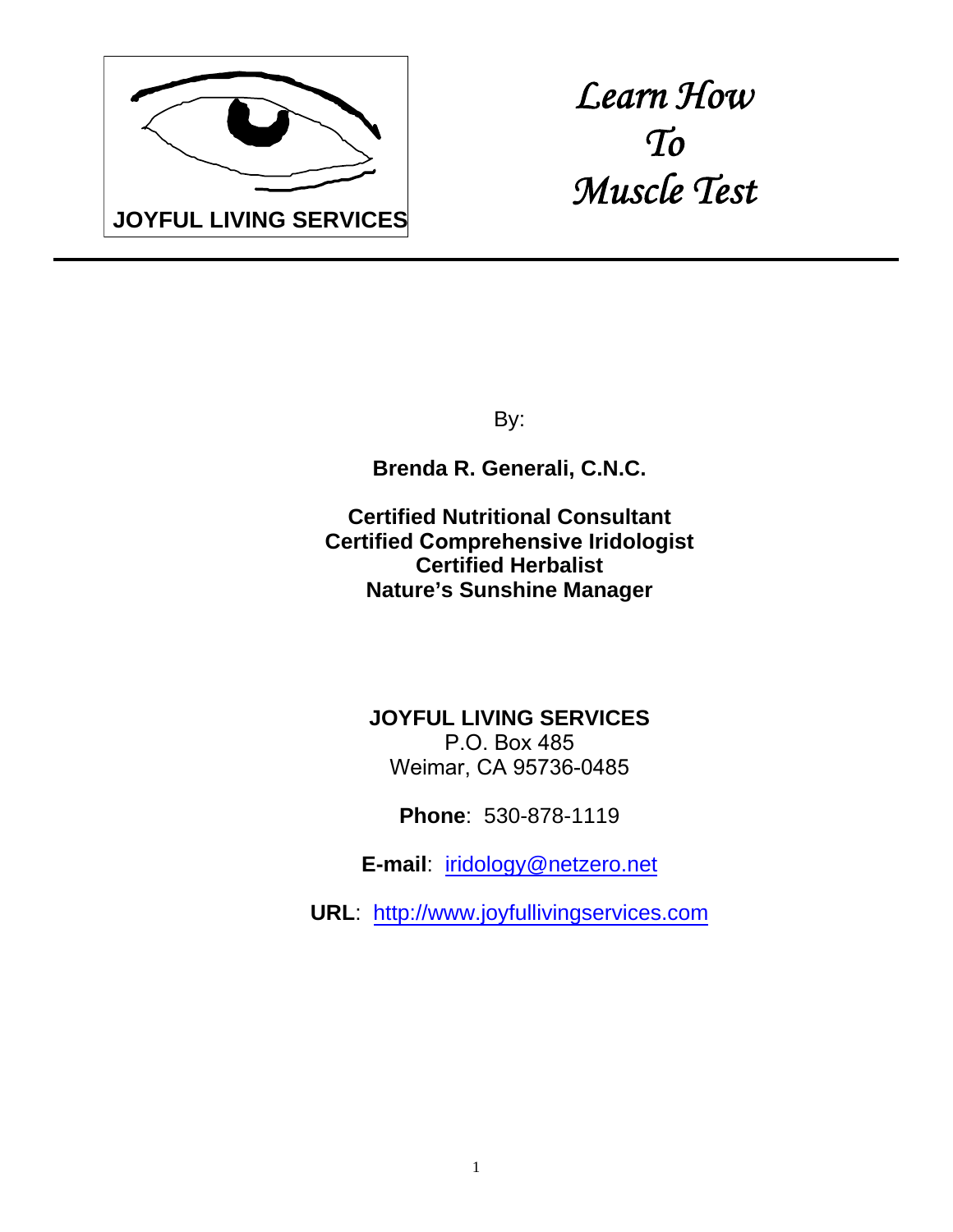

# *Learn How to Muscle Test Table of Contents*

| Digestive and Intestinal Check Points Chart (Blank)In Separate Image Package           |  |
|----------------------------------------------------------------------------------------|--|
|                                                                                        |  |
|                                                                                        |  |
|                                                                                        |  |
|                                                                                        |  |
|                                                                                        |  |
|                                                                                        |  |
|                                                                                        |  |
|                                                                                        |  |
|                                                                                        |  |
| Muscle Response Test Chart Key for Nature's Sunshine ProductsIn Separate Image Package |  |
|                                                                                        |  |
|                                                                                        |  |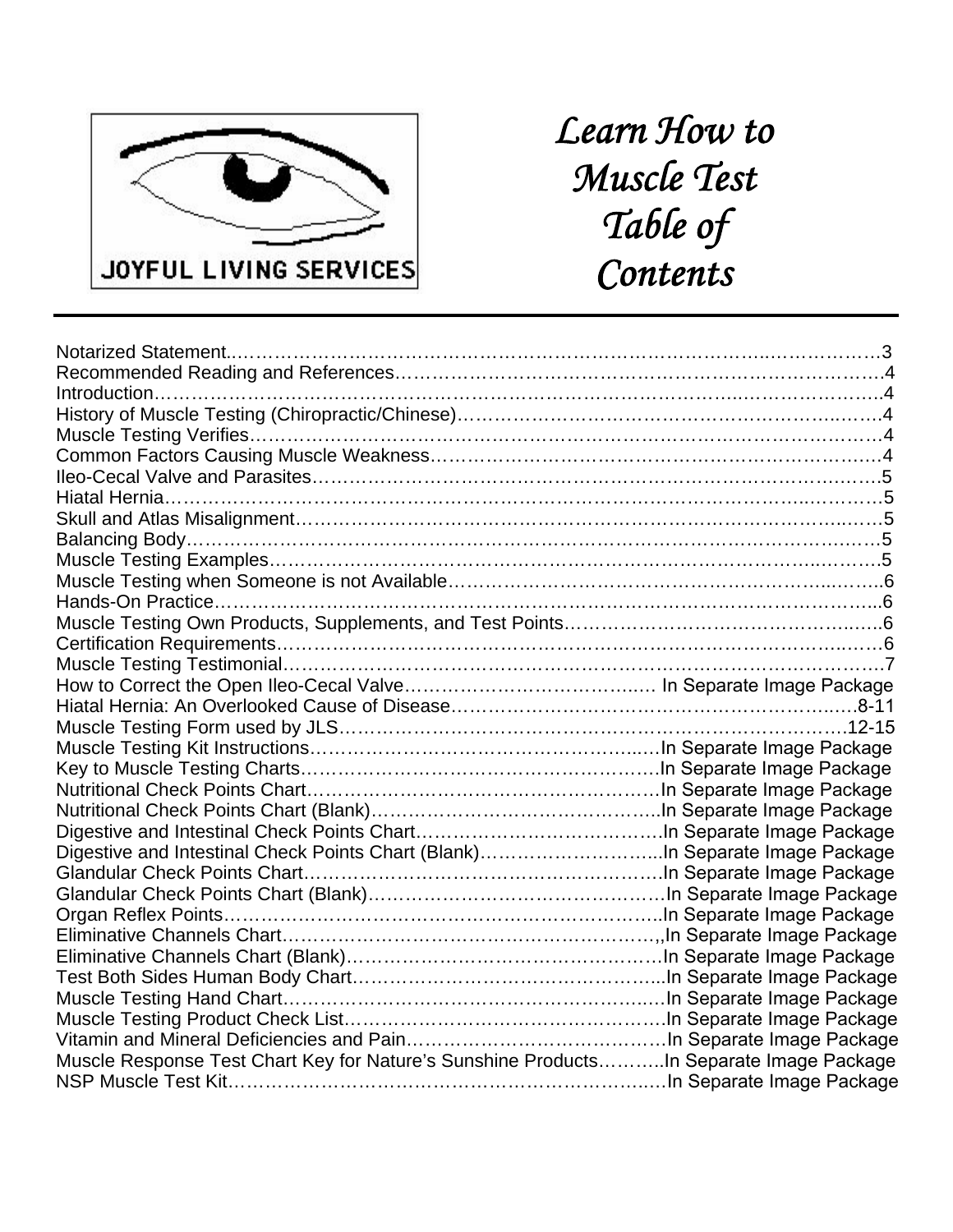

# *Learn How to Muscle Test Notarized Statement*

|                                                                                                                         |                                                                                               | Degree<br><b>Initials</b><br>if any: $\frac{1}{2}$ |  |
|-------------------------------------------------------------------------------------------------------------------------|-----------------------------------------------------------------------------------------------|----------------------------------------------------|--|
|                                                                                                                         |                                                                                               |                                                    |  |
|                                                                                                                         |                                                                                               |                                                    |  |
| Phone Number ( )                                                                                                        |                                                                                               |                                                    |  |
| Registration Number: _______________________ to be assigned by the examiner and filled in at Joyful<br>Living Services. |                                                                                               |                                                    |  |
|                                                                                                                         | *SWORN NOTARIZED STATEMENT*<br>Required for certification by<br><b>Joyful Living Services</b> |                                                    |  |

I hereby make oath and say that I have studied and practiced the material in this course without direct assistance from any second party, and that all research involved in the Certification process are my exclusive work and not that of any second party.

Sign below in Notary's presence:

 $\frac{1}{\sqrt{2}}$  ,  $\frac{1}{\sqrt{2}}$  ,  $\frac{1}{\sqrt{2}}$  ,  $\frac{1}{\sqrt{2}}$  ,  $\frac{1}{\sqrt{2}}$  ,  $\frac{1}{\sqrt{2}}$  ,  $\frac{1}{\sqrt{2}}$  ,  $\frac{1}{\sqrt{2}}$  ,  $\frac{1}{\sqrt{2}}$  ,  $\frac{1}{\sqrt{2}}$  ,  $\frac{1}{\sqrt{2}}$  ,  $\frac{1}{\sqrt{2}}$  ,  $\frac{1}{\sqrt{2}}$  ,  $\frac{1}{\sqrt{2}}$  ,  $\frac{1}{\sqrt{2}}$ 

Notary Stamp Here

|                        |        | NOTARIZED: Subscribed and Sworn before |
|------------------------|--------|----------------------------------------|
| me this                | day of | 20                                     |
| My commission expires: |        | 20                                     |

 $\overline{\phantom{a}}$  ,  $\overline{\phantom{a}}$  ,  $\overline{\phantom{a}}$  ,  $\overline{\phantom{a}}$  ,  $\overline{\phantom{a}}$  ,  $\overline{\phantom{a}}$  ,  $\overline{\phantom{a}}$  ,  $\overline{\phantom{a}}$  ,  $\overline{\phantom{a}}$  ,  $\overline{\phantom{a}}$  ,  $\overline{\phantom{a}}$  ,  $\overline{\phantom{a}}$  ,  $\overline{\phantom{a}}$  ,  $\overline{\phantom{a}}$  ,  $\overline{\phantom{a}}$  ,  $\overline{\phantom{a}}$ NOTARY PUBLIC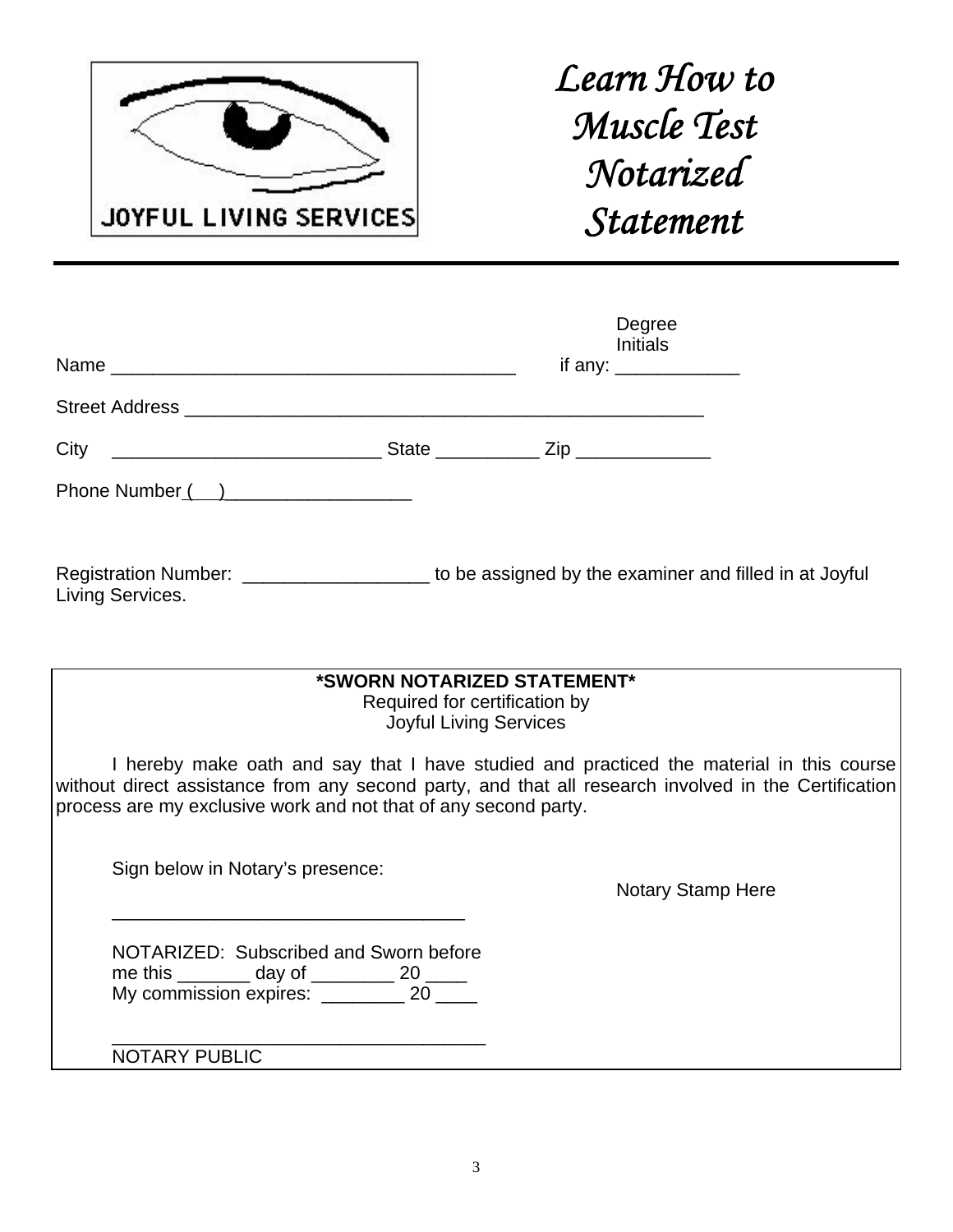#### **Recommended Reading & References**

Better Health through Body Balancing by John Lubecki, D.C., Dr. Jimmy Scott, Nature's Sunshine, Lois and Jennifer Lively Handouts.

#### **Introduction**

Muscle Testing provides a means of testing the strength of most of the major muscles of the body individually.

#### **History of Muscle Testing**

#### **Chiropractic**

- 1. Misalignments of skull and spine
- 2. Muscle weaknesses

#### **Chinese**

- 3. Pulse testing (each meridian point has different pulse)
- 4. Acupuncture needles redirecting energy
- 5. Doctors paid to keep patients well instead of to treat symptoms

#### **Muscle Testing Verifies**

- 1. 12 meridians (6 on each side of the body)
- 2. Chinese acupuncture theories are correct
- 3. Acupuncture needles changing energy flow/opening up channels
- 4. Illness caused by toxins, deficiencies, misalignment, allergies
- 5. Prevention Prevent weaknesses before symptoms appear

### **Common Factors Causing Muscle Weakness**

- 1. Misalignments of skeleton, skull and atlas
- 2. Deficiencies of vitamins, minerals, hormones, enzymes
- 3. Foods which cause Allergies in many people: Nuts except almonds, all fruit skins except cherries, cherry tomatoes and grapes, all unripe fruit, iceberg lettuce, many brands of chewing gum, many brands of soft drinks, most tap water and some bottled water, most breads, bananas, granola, protein powders, powdered foods such as flour, most oils and fats, cosmetics, lipsticks, hairsprays, deodorants, raw egg whites, most homogenized or pasteurized milks, many cheeses, all foods containing refined sugars, just about all drugs, tea, coffee, alcoholic beverages, bottled or canned fruit juices, alcoholic beverages, some meats, spices and dressings, many dried fruits.
- 4. Allergies to clothing, make up, drugs, lighting
- 5. Overexposure to Colors
- 6. Toxic conditions of the body: Cancer: Continual irritation of tissue cells
- 7. Uneven muscle development
- 8. Destructive thought patterns: Attitude makes a difference.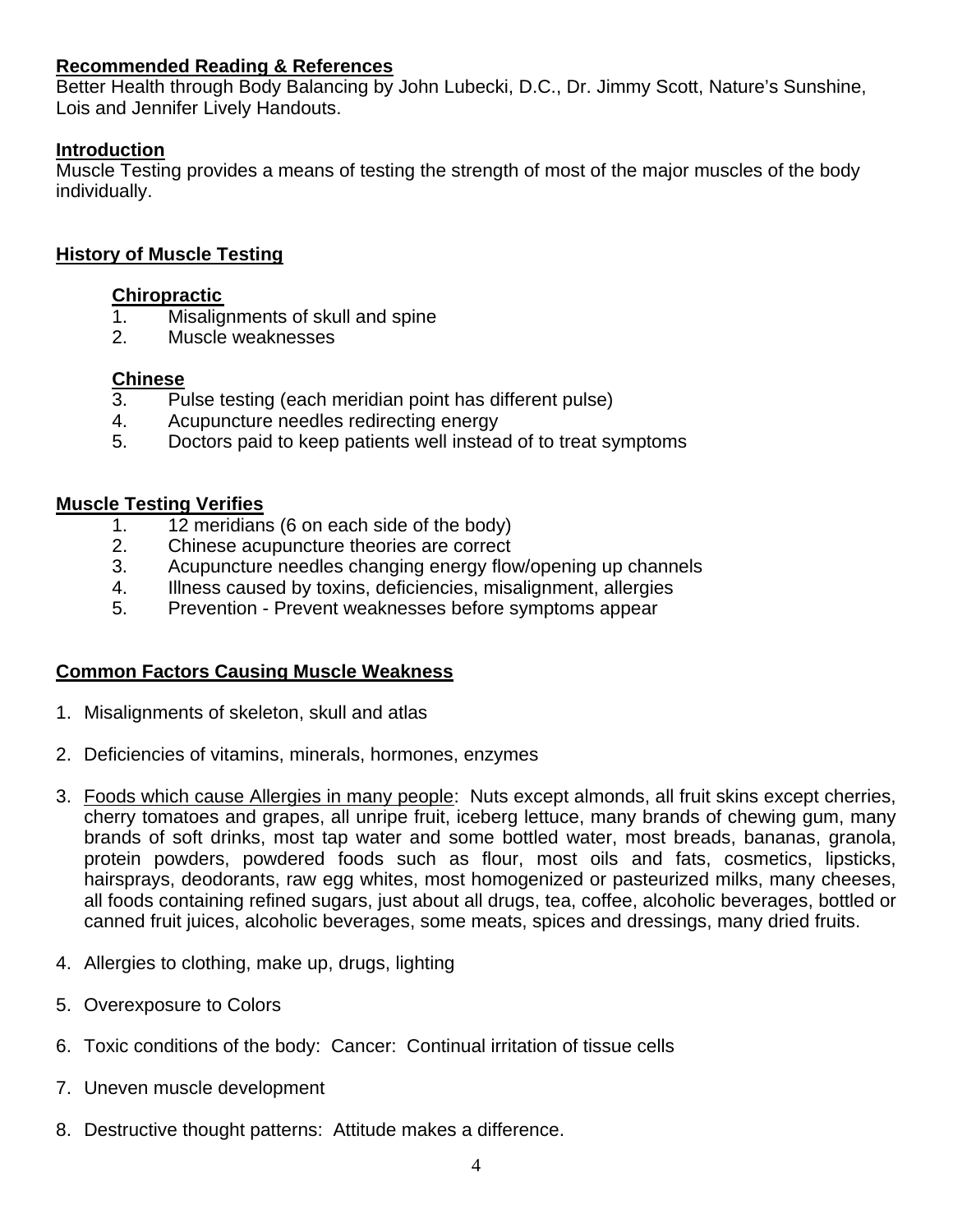#### **Ileo-Cecal Valve and Parasites**

Approximately 50% of people have an open ileo-cecal valve. This allows fecal matter to flow back into the small intestines from the large colon causing toxicity and re-absorption. The theory is that parasites cause malfunction of the ileo-cecal valve. Treat the parasites and the valve closes on its own. Approximately 90% of people who suffer from headaches have an open valve.

#### **Hiatal Hernia**

When the diaphragm becomes weak, the stomach puts pressure on the heart and lungs. Do the following to help symptoms: Drink warm water, bounce on toes, and have stomach pulled down by a Chiropractor.

#### **Symptoms include**:

- Burning in chest due to acid in stomach
- Shortness of breath
- Feeling of fullness
- Loss of appetite and inability to eat a large meal
- Angina-like pains
- Indigestion and a lot of gas in the stomach
- Pain in the area of the stomach
- Difficulty swallowing

#### **Skull and Atlas Misalignment**

Approximately 90% of people have misalignment of the skull bones. This can put pressure on the brain and cause weakness throughout the entire skeletal system and body. Realign the skull and atlas and the body heals quickly. (Have checked 2x/s per year or if in an accident by a Chiropractor)

**Balancing Body** (Puts body in best possible state to heal itself)

- 1. A Clear mind is "ESSENTIAL"
- 2. Thymus Thump
- 3. Drawing "X" with eyes closed
- 4. Cross Crawl
- 5. Hold hair for dehydration. Drink water if dehydrated.

#### **Muscle Testing Examples**

NEVER say RESIST!!!! This is negative! ALWAYS say HOLD!!!! This is positive!

ALWAYS determine strength of muscle before testing. Know the arm's strength. This is not a strength competition! Light pushes on the muscle are enough to determine strengths and weaknesses.

- Remove all metal Diodes, Copper bracelets, watches, glasses, earrings, etc.
- Stand to same side as raised arm.
- Use surrogate if person is too weak or too strong.
- Find out if balanced. Yes/No, palm up/palm down, dehydrated-hold hair/drink water.
- Does the person like his/her name?
- Does the person think he/she is handsome/pretty/thin/fat?
- Have person feel angry/happy and check muscle strength.
- Have the person think of good/bad thoughts.
- Thoughts/Emotions (think of something that makes you happy, sad, angry)
- Surrogate testing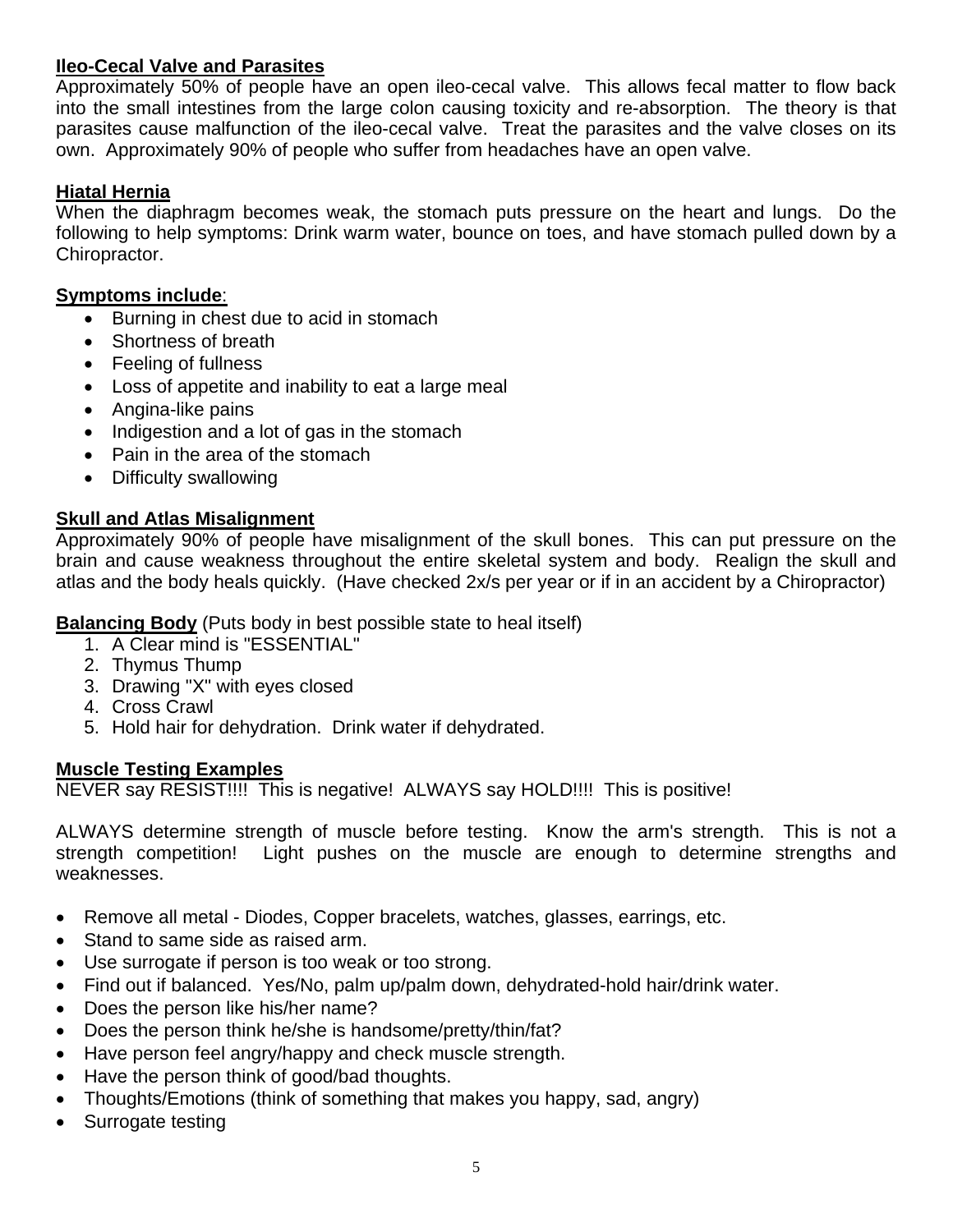### **Muscle Testing When Someone Is Not Available**

This type of testing can be beneficial when someone is not available for muscle testing. It is VERY controversial so NEVER test anyone you don't know or don't trust in this way! If a person calls and asks you to muscle test them over the telephone, if you have a picture, or if someone you know sends you an e-mail that specifically asks you to muscle test them. You "can" do this IF you know how.

- 1. Read the e-mail, talk to the person, and look at the person's photo.
- 2. Determine what the person's question is.
- 3. Ground yourself
- 4. See the person in your mind
- 5. Get the person's energy (hear their voice, see their face)
- 6. Verify by testing that you are testing the person you wish to test.
- 7. Ask the necessary questions to get answers you need.

### **Hands-On Practice**

- 1. Learn to Muscle Test someone with their arm.
- 2. Learn to Muscle Test someone with their fingers (pull apart)
- 3. Learn to Muscle Test someone with your fingers (surrogate testing) (push apart)
- 4. Test with closed fist on area of the body being tested
- 5. Test with client's tip of finger pointing to specific point
- 6. Test with your own hand touching part of body and say name of area
	- 1. Practice with asking your partner to say yes and no
		- 2. Practice with saying positive and negative statements to your partner
		- 3. Practice with saying your partner's name
		- 4. Practice with having your partner think of something happy and then something sad
		- 5. Practice with offering your partner a job and then laying him/her off.
		- 6. Practice with telling your partner he/she is attractive, pretty, unattractive, looks sad

### **Muscle Testing Own Products, Supplements and Test Points**

- 1. Testing Use hands to check your partner for supplements & food allergies
- 2. Test Points Use chart to go through points to find blockages & deficiencies
- 3. Self-Testing Hold foods, vitamins, supplements, other items you've brought with you.

### **Certification Requirements**

To receive certification, please perform a complete muscle test on one client. Make a copy of the charts and mark them up. For each area on each chart check to find out if area is weak or strong and mark accordingly on the chart. Send in the marked charts along with your notarized statement to receive certification. Please use all of the following charts in order to receive certification:

- 1. Nutritional Check Points
- 2. Digestive and Intestinal Check Points
- 3. Glandular Check Points
- 4. Organ Reflex Points
- 5. Eliminative Channels
- 6. Muscle Test Form used by JLS Pages 15-16

Send completed charts and notarized statement to:

Joyful Living Services, 19950 Sun Valley Road, Colfax, CA 95713

Please allow 3-4 weeks to receive your certification.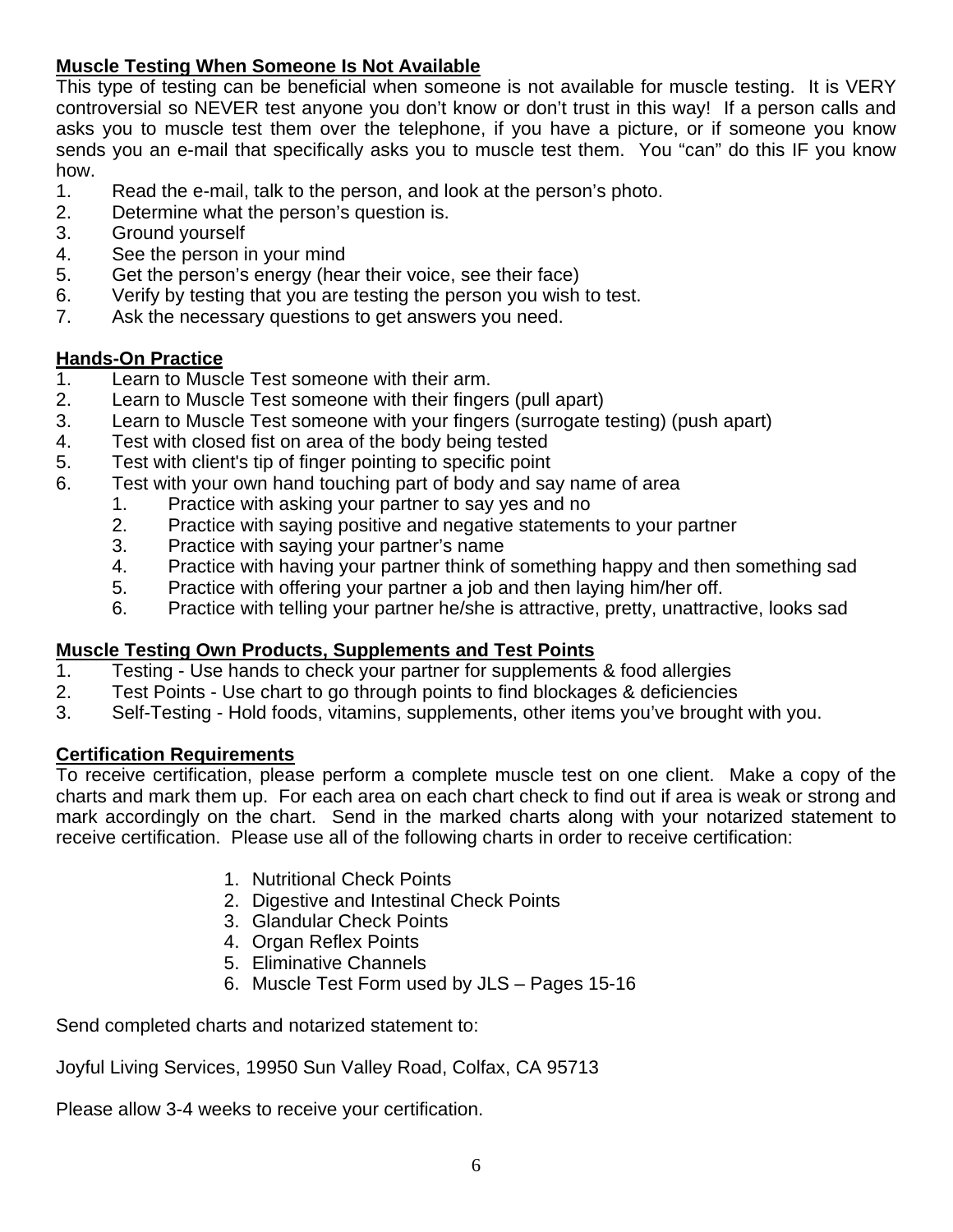### **Muscle Testing Testimonial By Charlotte Rooney 7/12/00**

Hello,

My name is Charlotte Rooney and I have been using muscle testing for the last 3 years with Brenda Generali.

I can only say good things about muscle testing. Thanks to it, I have been able to improve my health, to have three successful pregnancies, to loose the weight of the pregnancies without problem, to successfully nurse my babies, and getting back in shape happened very easily. My energy level has been maintained to a very good level, even though my children are very active; I have 3 boys aged 2 1/2, 16 months and a newborn.

Muscle testing has been able to detect problems that a traditional doctor couldn't answer. Why was I having headaches, why was I not getting back my menstrual cycle, how could I boost my energy level, being up every three hours...I was able to understand what was going on in my body. Thanks to it, I have used very little over-the-counter medication. I was able to understand the signals better that my body was sending me, and WHY my body was sending me those signals. Muscle testing works in a totally different way than traditional medicine because it listens to your body from the inside. The muscles have their way of telling you what is going on with your body. They are telling you. Not a doctor making a prognostic for your body.

It also pointed out which areas of my body needed to be taken care of to have an overall sense of well-being. For example, my liver, which is a wonderful organ that needs to be well taken care of so that it can perform at its best, is also a fragile one that needs some support. Muscle testing was able to detect when there were some imbalances.

Muscle testing is a wonderful tool. Brenda is very gifted at using it. She also has a broad knowledge about natural supplements and recommends those that can help achieve great results and health in a minimum of time. I believe that the 2 combined (muscle testing and supplements) are a winning combination.

If you want to contact me, please let Brenda know.

**Sincerely** Charlotte Rooney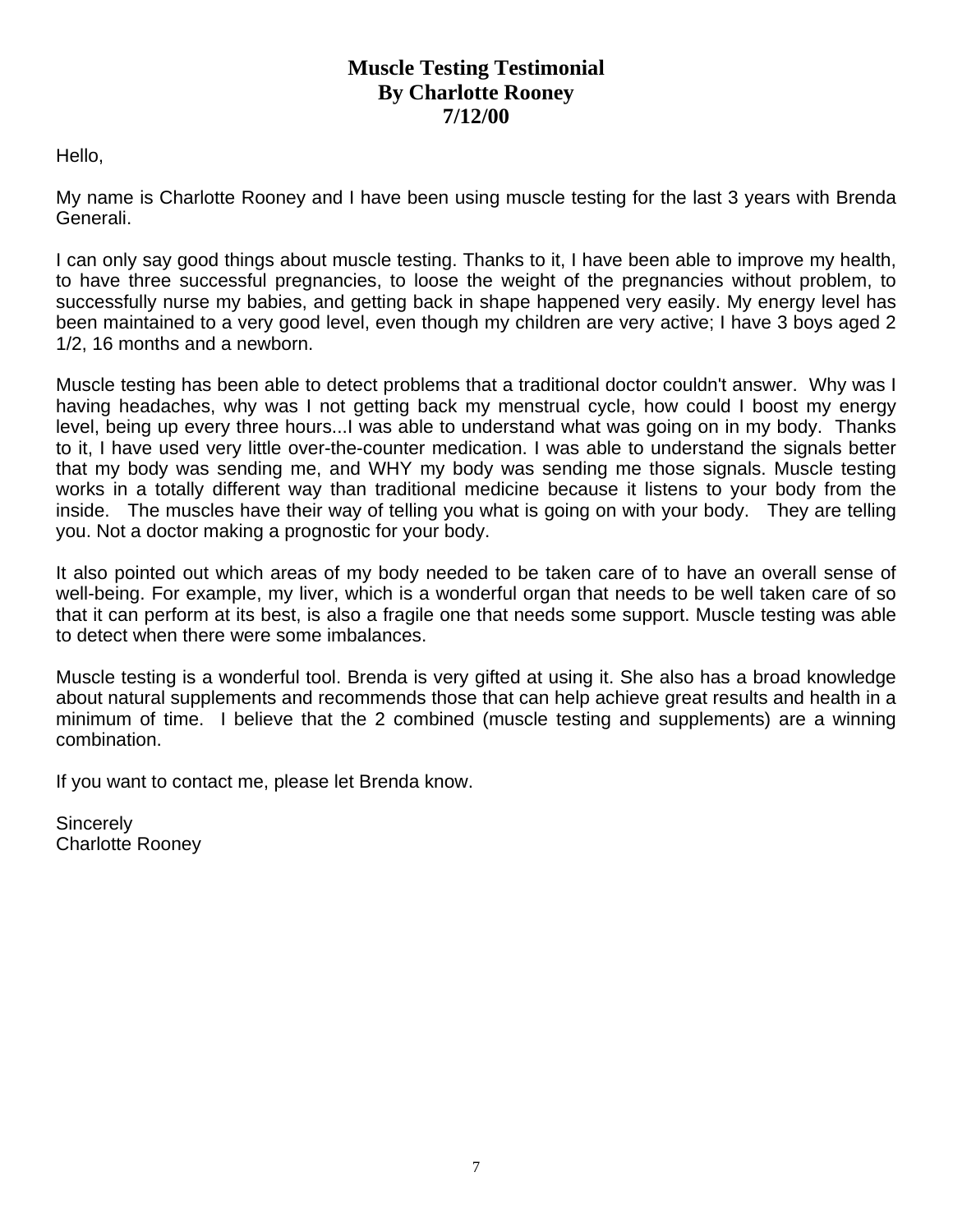## *Hiatal Hernia: An Overlooked Cause of Disease*

## **By: Steven H. Horne**

About three years ago Jack Ritchason, a naturopathic physician, corrected a health problem I must have carried since childhood--a hiatal hernia. The impact this simple maneuver has had on my health has amazed me. I immediately noticed a difference in my lung capacity and my digestion and in the months that followed I began to put some muscle on my skin and bones frame and gain newfound strength and stamina.

Dr. Ritchason tells me that this is a common health problem and my own observations as well as those of others confirm this fact. But this is more than a personal observation as the American Digestive Disease Society has estimated that nearly half of all adults--some 60 million people--have a hiatal hernia.

It occurs more often in women than in men. It affects people of all ages, but is most prevalent in people over 50 and highly likely in people over 65.

## **The Great Mimic**

Hiatal Hernia has been called the "great mimic" because it mimics many disorders. A person with this problem can get such severe pains in their chest that they think they are having a heart attack. They may think they have an over acid stomach because they will regurgitate stomach acid after they eat, or their stomach may hurt so badly they will think they have an ulcer. This is just a sampling of the symptoms that may occur from this disorder.

## **What is a Hiatal Hernia?**

When you swallow, your food passes down a long tube known as the esophagus into the stomach. This tube must pass through a muscle known as the diaphragm, which is located near the bottom of your rib cage. This opening in the diaphragm, which permits the esophogus to pass through, is regulated by a sphincter muscle (or "valve") which relaxes and opens when we swallow to permit the food to pass through the diaphram and into the stomach. This sphincter then closes to prevent stomach acid from coming back up into the throat. A hiatal hernia occurs when the top of the stomach rolls or slides up into this opening and becomes stuck there.

## **Symptoms**

Naturally, when part of the stomach is forced into this opening, the sphincter cannot close properly. Thus, stomach acid may travel back up into the esophagus causing burning sensations (heartburn), esophageal spasms, inflammations and ulcers.

The cramped position of the stomach can also stress the vagus nerve, which stimulates the release of hydrochloric acid. This can cause both over and under secretion of hydrochloric acid and stomach enzymes. It may also affect the sphincter or valve at the bottom of the stomach so that digestive secretions "leak" out of the stomach and are lost before they have completed their job.

The hiatal hernia will also interfere with the movement of the diaphragm muscle. This muscle normally pulls downward to expand the chest capacity and inflate the lungs. Since the hiatal hernia interferes with this movement, the person may be restricted to shallow breathing, or will resort to using the chest and shoulders to expand the lung capacity and take a deep breath.

The esophagus may also "kink" in the throat, which will irritate the thyroid gland and may cause some difficulty in swallowing. Often persons with hiatal hernias will have difficulty in swallowing capsules or tablets as they get the sensation that they are "sticking" in their throat.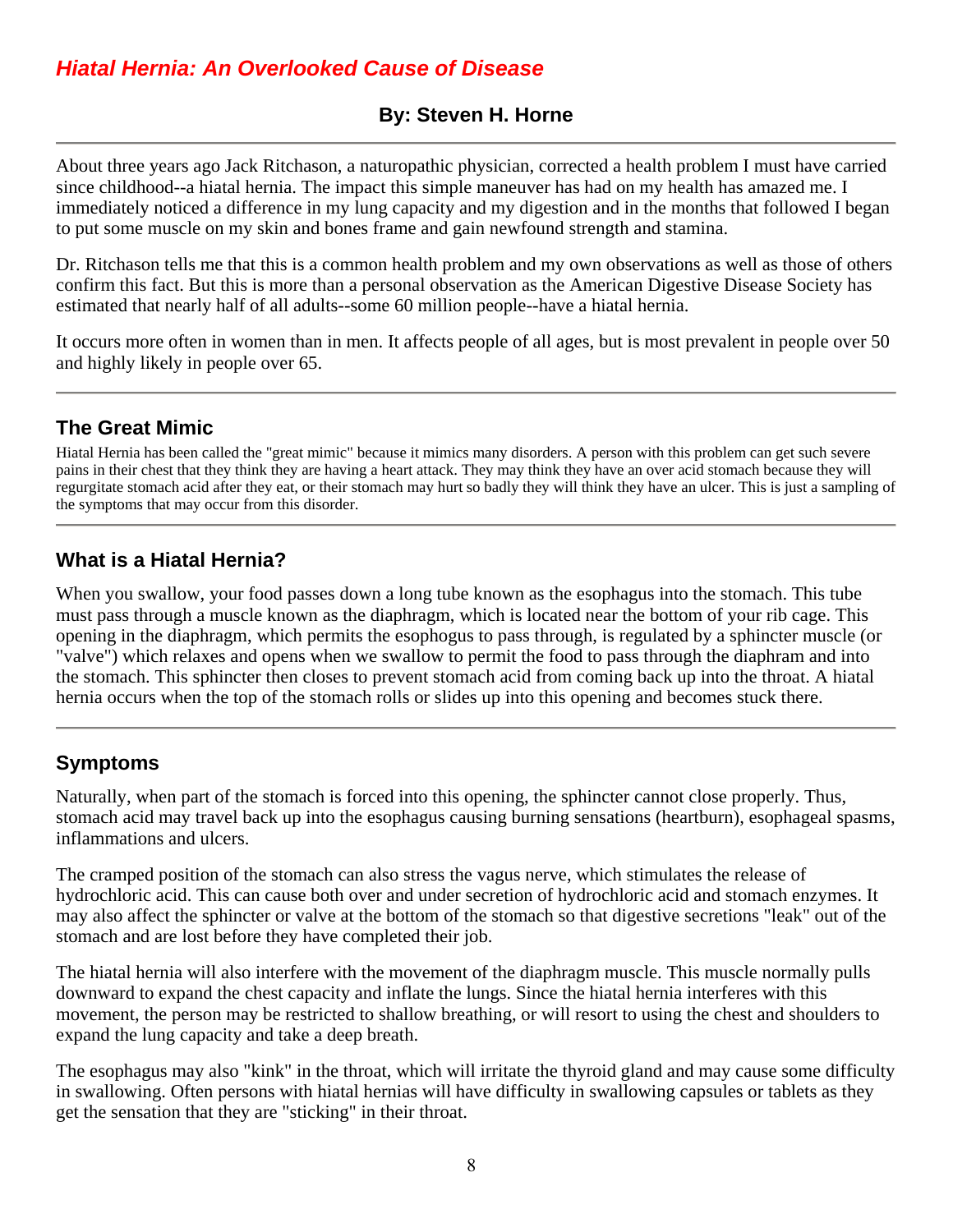The irritation on the vagus nerve can cause reflex irritations throughout the body. The vagus nerve comes from the medulla and goes to the heart, esophagus, lungs, stomach, small intestines, liver, gall bladder, pancreas and colon. It also hass links to the kidney, bladder, and external genitalia. Thus, a hiatal hernia may start imbalances in the system such as decreased stomach acid and ph imbalance in the intestines and elsewhere.

If a person develops poor stomach digestion due to a lack of hydrocholoric acid, they will have difficulty digesting and assimilating protein and most minerals. It will also contribute to food putrefacation in the intestines, causing greater toxicity in the body. This lack of nutrition and toxic condition may contribute towards food allergies, constipation, anemia and immune and glandular system weaknesses.

Two other problems that a hiatal hernia may contribute to are asthma and heart disease. Since the hernia reduces the lung capacity by interfering with natural breathing, it could be a factor in asthma. The hernia may also put pressure on the heart. Gas in the intestines may put pressure on the hernia and push it against the bottom of the heart, which may be one way in which a heart attack can be triggered. None of this spells immediate fatality, but it does point to a major contributing factor in degenerative illness.

## **Causes**

The causes of a hiatal hernia are speculative and unique to each individual. However, there are a number causes. First of all there may be a mechanical cause. Improper lifting, hard coughing bouts heavy lifting, sharp blows to the abdomen (the kind that "knock the wind out of you"), tight clothing and poor posture may contribute to the development of this problem. Improper lifting may be the biggest mechanical cause of this disorder. If the air is not expelled out of a person's lungs while lifting, it will force the stomach into the esophagus.

Secondly, there are dietary causes. Hiatal hernia just about always accompnies a swollen ileocecal valve. The ileocecal valve is the valve between the small and large intestines which permits material to enter the colon from the large intestine, but prevents material in the colon from moving back into the small intestine. When this valve becomes swollen and irritated it cannot close properly. This allows material from the colon to leak back into the small intestine. This is analogous your sewer backing up into your kitchen. This creates gas and indigestion, which puts pressure on the stomach and presses it tighter against the diaphram.

The relationship between the ileocecal valve and the hiatal hernia is a chicken/egg situation ... it is hard to know which comes first. However, it is clear that the ileocecal problem aggravates the hernia. Hence, the things which irritate that valve may be causal factors. These are the basic causes of digestive problems: poor food combining, overeating, drinking with meals, overeating and eating when upset.

Lastly, there are emotional causes. According to one applied kinesiologist text a hiatal hernia comes from repressed anger. A person "swallows their anger" and "can't stomach it." When you get angry, you suck your beadth upward. If you fail to release this anger, your stomach stays up. I have observed that most of the people with severe hiatal hernias have a great deal of emotional stress and hold a lot of it inside.

## **Identification**

The easiest way to tell if you or someone you know has a hiatal hernia is to place your fingers on the solar Plexus, just below the breastbone. Then take a deep breath. You should feel the solar plexus expand and move outward. If there is no movement at the solar plexus and you have to lift your chest and shoulders to take a deep breath, then you probably have a hiatal hernia. You should be able to take a deep abdominal breath without lifting your shoulders.

There are other, more complicated, methods of determining if you have a hiatal hernia, such as muscle testing, but this is a fairly simple and reliable method.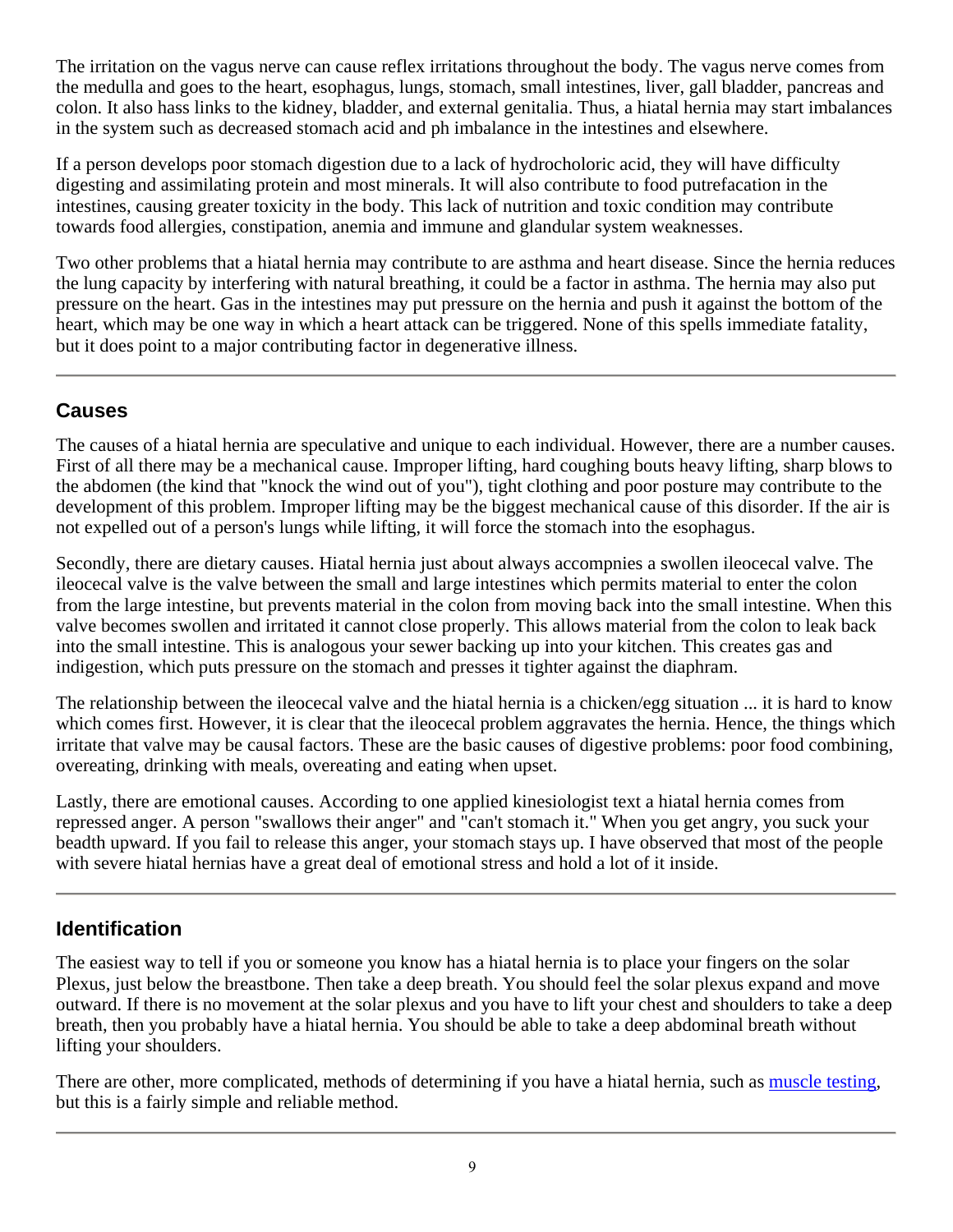## **Correction**

Since a hiatal hernia is primarily a mechanical problem, the easiest and best way to correct it is mechanically. Medical doctors have attempted surgery to correct this disorder, but the results tend to be poor. Cutting into this area can further weaken it so that the hernia will return in short order. A better method is to manipulate the stomach and bring down the hernia by hand. Unfortunately, you can't do this to yourself. You will need to find a good chiropractor, applied kinesiologist or massage therapist who understands this problems and knows how to correct it.

If you want to learn how to do this adjustment to others, you will have to find someone who does it and have them show you how since it is impossible to adequately describe the technique(s) in writing. They have to be learned through demonstration and practice.

For a chiropractor in your area who knows how to adjust hiatal hernias, click here.

## **Self-Adjustment**

There are some self-help adjustment techniques. They aren't as effective as having someone else perform the adjustment, but they may help. The best one I've tried is to drink a pint of warm water first thing in the morning, then stand on your toes and drop suddenly to your heels several times. The warm water helps to relax the stomach and diaphragm and puts some weight in the stomach. By dropping down suddenly, the weight of the water helps to pull the stomach down. In a mild case, this might be enough to bring the hernia down. In a more severe case it may loosen the stomach and make it easier for someone else to bring it down. It will also help you to keep the stomach down once mechanical corrections have been made.

## **Nutrititional Aids**

Until the problem is corrected mechanically, there are some nutritional therapies which may be of help. Immediate, but temporary, relief of pain and discomfort can often be achieved by the use of a mucilaginous herb like slippery elm or comfrey. These herbs absorb the digestive secretions and help to prevent their traveling back up the esophagus and burning it.

They also help to prevent irritation of the ileocecal valve. Comfrey can also speed the healing of this problem once mechanical adjustments have been made. Okra pepsin is a good combination for this problem as well.

Marshmallow is also helpful in soothing the mucous membranes for hiatal hernias and other ulcerations in the gastrointestinal system.

A digestive aid will help the person obtain the nutrients they need when the hernia is interfering with digestion.

This may take the form of a hydrochloric acid supplement or a food enzyme tablet, or perhaps an herbal digestive aid such as papaya and peppermint, chamomile tea, safflowers, ginger root and so forth.

Other food or herb products that have been used to help people with hiatal hernias include: raw cabbage juice (where ulcerations have occurred), balm, barley water, brown rice, celery, coriander, gentian, hops, licorice, marshmallow and passion flower.

Dietary modifications may be necessary to relieve the problem and to keep it from reoccurring once it has been corrected. Since the pressure of abdominal gas can push the stomach upward, it would be advisable to avoid gas forming foods like beans. It would also be wise to watch food combinations carefully and to avoid overeating. Dr. Jack Ritchason recommends that people with hiatal hernias avoid eating any heavy meals after 3 pm.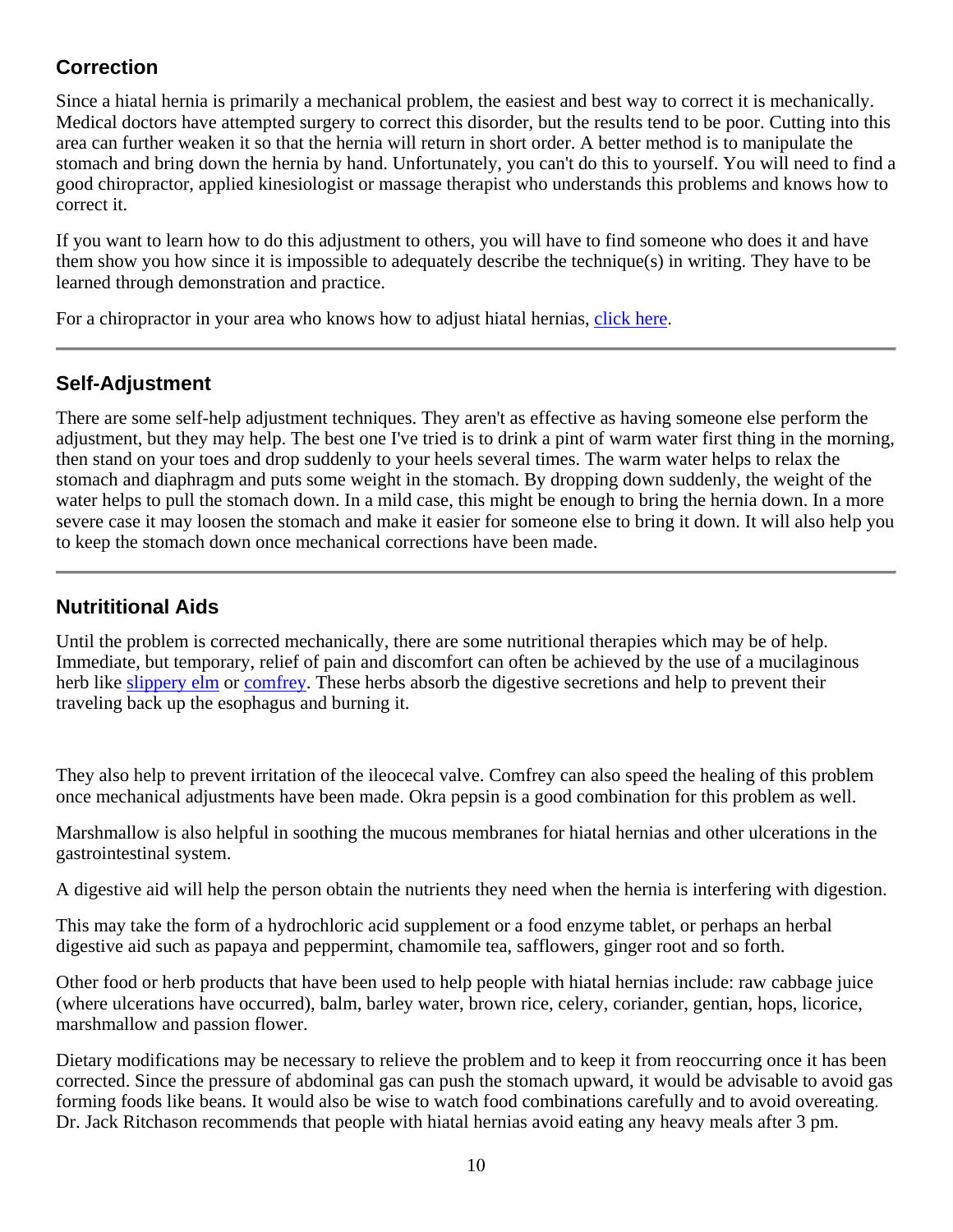Below you will find a checklist of symptoms which will help you in identifying people who have this problem so they can take steps to correct it.

## *Symptoms of a Hiatal Hernia*

### **What is a Hitatal Hernia?**

A hiatal hernia occurs when the top of the stomach rolls or slides up into the opening in the diaphragm which the esophogus passes through and becomes stuck there.

This condition may create difficulty with digestion (and hence general nutrition and well-being) as well as breathing difficulties, nervous problems, circulatory problems and glandular imbalances. All of the following symptoms have been connected with a hiatal hernia. If you have some of these symptoms especially those marked with an asterisk (\*) you may wish to consider being checked for this condition.

## **DIGESTIVE DIFFICULTIES**

\*Belching, \*Bloating, \*Heartburn, \*Difficulty digesting meat/high protein foods, Tension or pressure at the solar plexis, Sensitivity at the waist, Intestinal gas, Regurgitation, Hiccups, Lack or limitation of appetite, Nausea, Vomiting, Diarrhea, Constipation, Colic in children, Difficulty in gaining weight or overweight, Ulcers.

## **BREATHING AND CIRCULATION PROBLEMS**

\*Difficulty with deep abdominal breathing, \*Difficulty in swallowing capsules, \*Asthma, \*Inability to take a deep breath from diaphragm, Overall fatigue, Tendency to swallow air, Allergies, Dry tickling cough, Full feeling at base of throat, Pain or burning in upper chest, Pressure in the chest, Pain in the left side of chest, Pressure below breastbone, Lung pain, Rapid heartbeat, Rapid rise in blood pressure, Pain in left shoulder, arm or side of neck.

## **STRUCTURAL COMPLAINTS**

TMJ (Temporo-Mandibular Joint Pain), Bruxism (Grinding teeth in sleep), Joint pain, Localized or overall spinal pain, Headaches.

### **STRESS**

\*Suppression of anger or other emotions, \*Living with or having lived with a quick-tempered person, Dizziness, Shakiness, Mental Confusion, Anxiety attacks, Insomnia, Hyperactivity in children.

### **OTHER AILMENTS**

\*Open ileocecal valve, \*General weakness, \*Difficulty in getting and/or staying healthy, Overactive thyroid, Cravings for sugar or alcohol, Candida Albicans, Menstrual or prostate problems, Urinary difficulties, Hoarseness.

### **Sources**

For more information about the problem of hiatal hernias, read the book "Hiatal Hernia Syndrome: Insidious Link to Major Illness" by Theodore A. Baroody, Jr., M.A., D.C., "Hiatus Hernia" by Penny Hemphill from an Australian Magazine, Nature & Health, and "Chiropractic Handout".

Send e-mail to iridology@netzero.net if you have questions about Hiatal Hernias.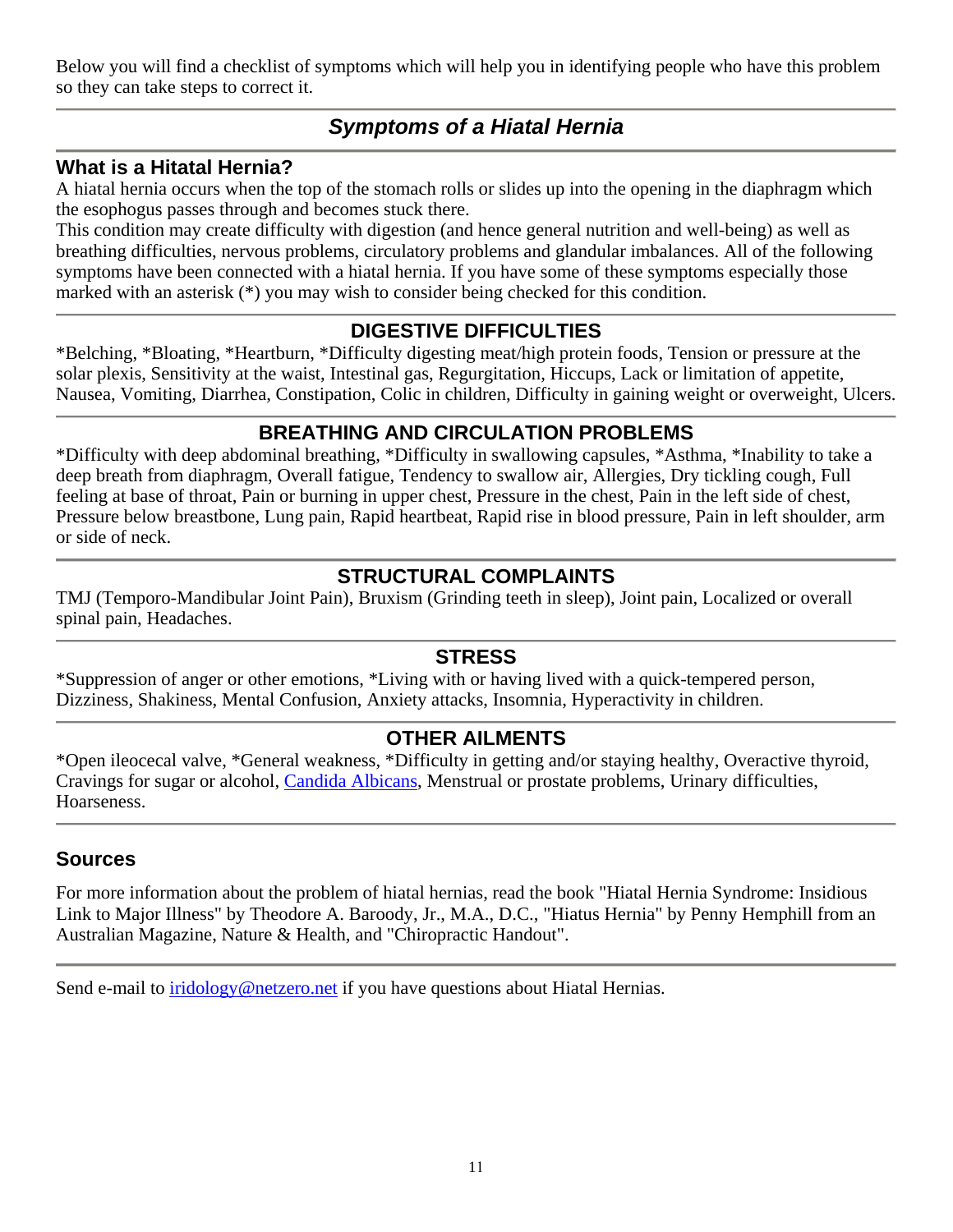#### **BRENDA R. GENERALI, C.N.C. JOYFUL LIVING SERVICES** P.O. Box 485, Weimar, CA 95736-0485 Phone: 530-878-1119, E-mail: iridology@netzero.net Web Site: http://www.joyfullivingservices.com

Name:

Date:

Notes:

| Herb/<br><b>Vitamin</b> | <b>Before</b><br><b>Breakfast</b> | <b>Breakfast Lunch</b> | <b>Dinner</b> | <b>Bedtime Total</b> |  |
|-------------------------|-----------------------------------|------------------------|---------------|----------------------|--|
|                         |                                   |                        |               |                      |  |
|                         |                                   |                        |               |                      |  |
|                         |                                   |                        |               |                      |  |
|                         |                                   |                        |               |                      |  |

## **Priorities:**

| . .                                       | _______                  |  |  |
|-------------------------------------------|--------------------------|--|--|
| ⌒<br>$\overline{\phantom{a}}$<br><u>.</u> | $\overline{\phantom{a}}$ |  |  |
| ⌒<br>J                                    |                          |  |  |

## Miscellaneous:

| Calcium            | Magnesium |
|--------------------|-----------|
| Iron               | Protein   |
| Sodium             | Potassium |
| <b>lodine</b>      | Vitamin C |
| Omega 3            | Vitamin D |
| Omega <sub>6</sub> | Vitamin E |

## **Digestive/Intestinal System:**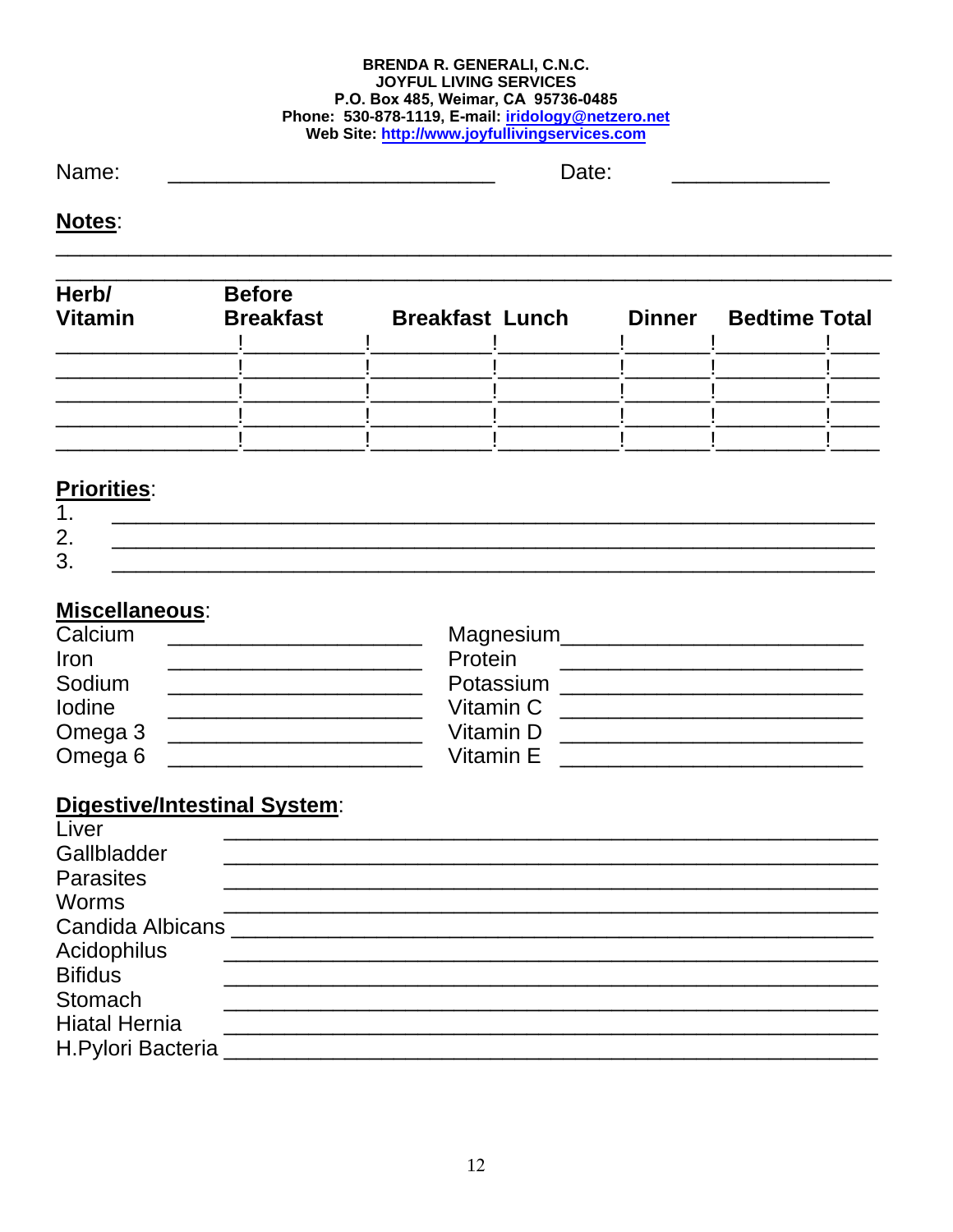| <b>Small Intestines</b> |  |
|-------------------------|--|
| Large Colon             |  |
| <b>Pancreas</b>         |  |
| Rectum                  |  |

## **Glandular System:**

| Pituitary         |  |
|-------------------|--|
| Thyroid-O/U Temp  |  |
| Over/Under Weight |  |
| R. Ovary          |  |
| L. Ovary          |  |
| <b>Uterus</b>     |  |
| R. Adrenal        |  |
| L. Adrenal        |  |
| Prostate          |  |

## Urinary System:

| <b>Bladder</b>     |  |
|--------------------|--|
| R. Kidney          |  |
| L. Kidney          |  |
| <b>Skin/Rashes</b> |  |

## **Immune System:**

| the contract of the contract of the contract of the contract of the contract of the contract of the contract of |  |
|-----------------------------------------------------------------------------------------------------------------|--|
| <b>Upper Lymph</b>                                                                                              |  |
| Lower Lymph                                                                                                     |  |
| Spleen                                                                                                          |  |
| <b>Infections</b>                                                                                               |  |
| <b>Viruses</b>                                                                                                  |  |
| Malignant Tissue                                                                                                |  |
| <b>Thymus</b>                                                                                                   |  |

## **Circulatory System:**

| Heart                          |  |
|--------------------------------|--|
| <b>High/Low Blood Pressure</b> |  |
| <b>High/Low Cholesterol</b>    |  |
| <b>Cold Extremities</b>        |  |
| <b>Veins/Arteries</b>          |  |
| Brain/Headaches                |  |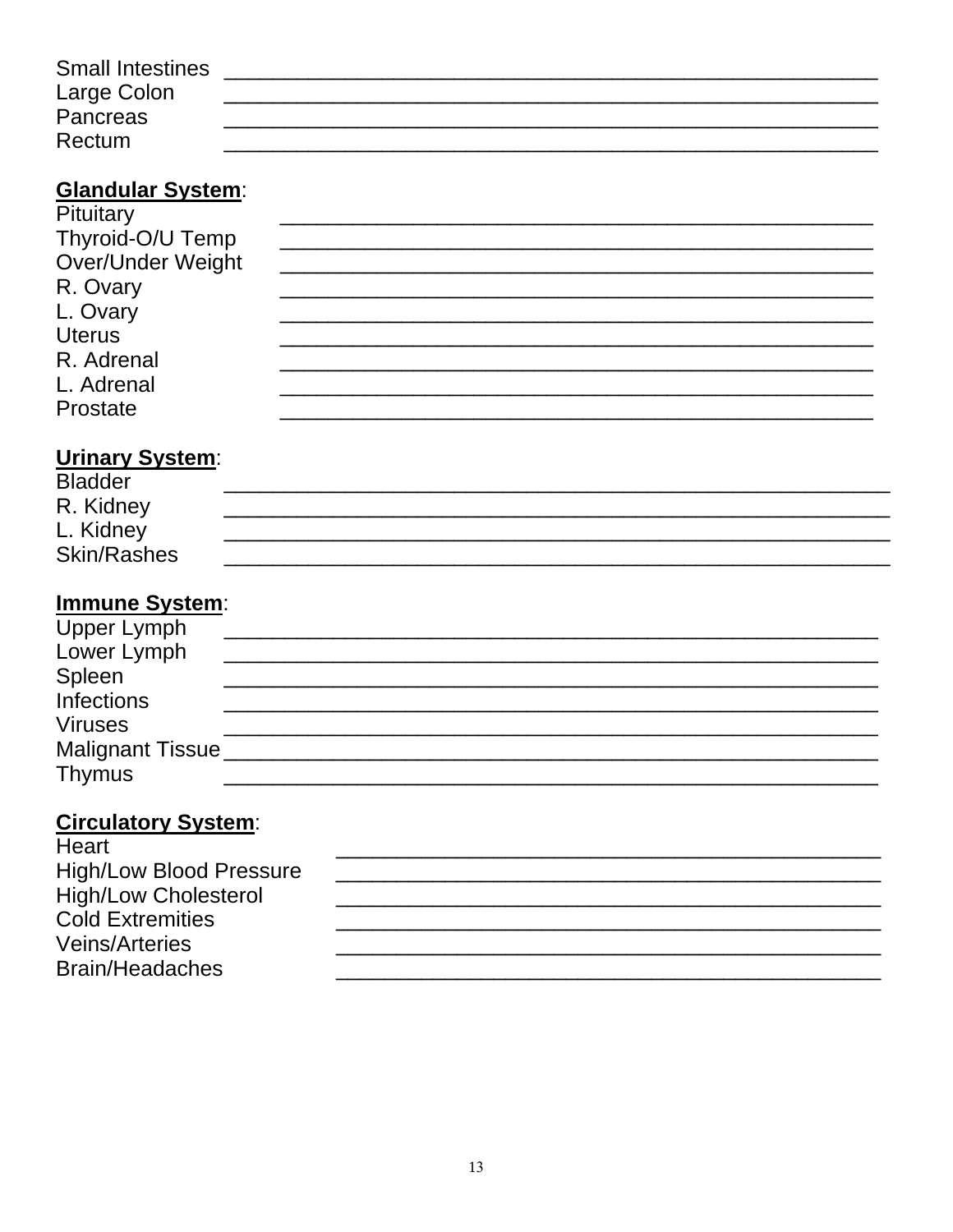## **Respiratory System:**

| R. Lung            |  |  |
|--------------------|--|--|
| L. Lung            |  |  |
| R. Bronchial       |  |  |
| L. Bronchial       |  |  |
| Sinus/Nose/Smoking |  |  |
|                    |  |  |

## **Structural System:**

| Spine/Bones/Bone Loss |  |
|-----------------------|--|
| Inflammation          |  |
| Muscles/Tendons       |  |
| Ligaments/Joints      |  |
| Hair/Scalp/Skin/Nails |  |
| Eyes                  |  |